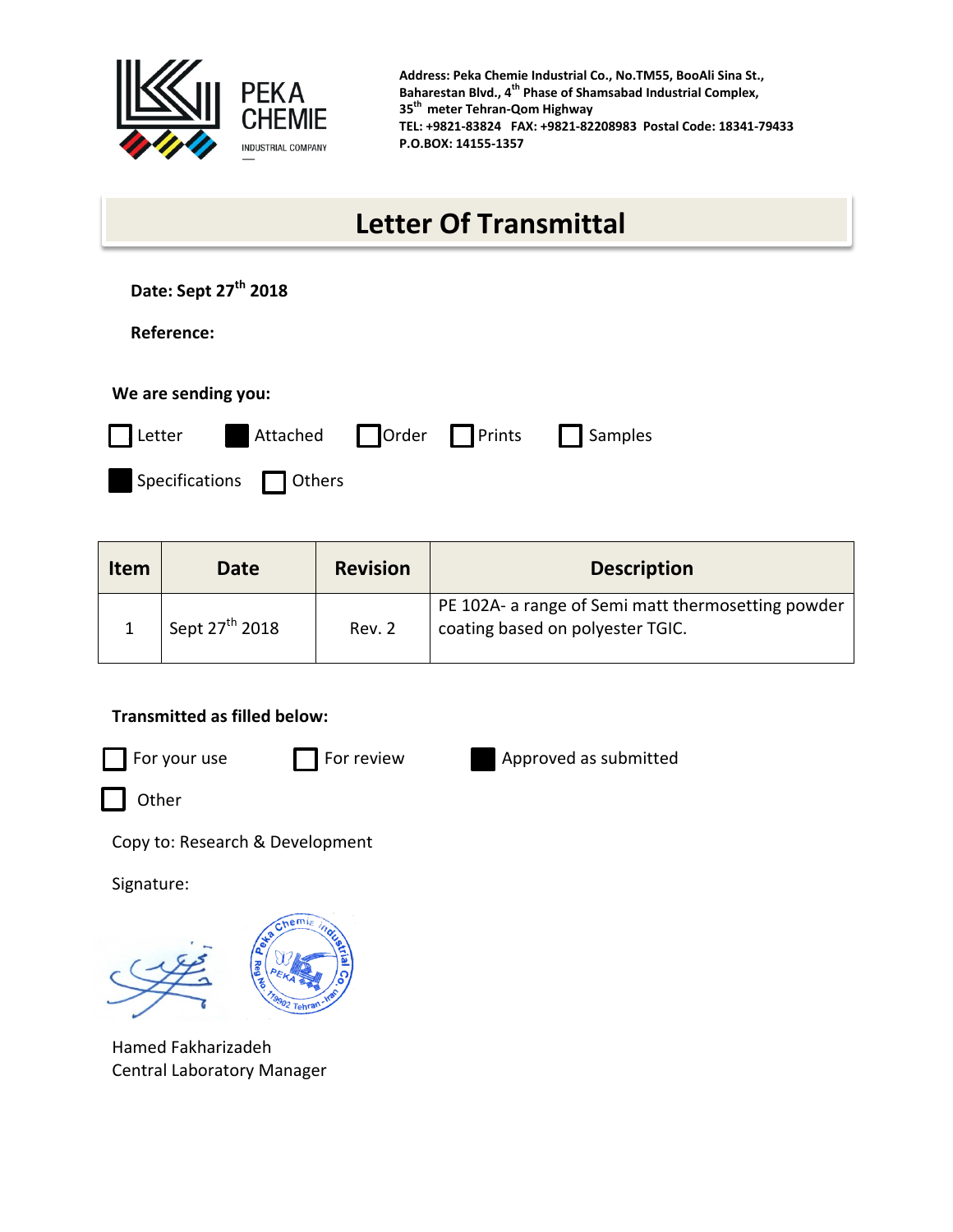

**PEKA** CHEMIE NDUSTRIAL COMPANY

## **TECHNICAL DATA SHEET PEKACOAT PE 102A**

| <b>Product Description</b> | PE 102A is a range of Semi matt ther-<br>*<br>mosetting powder coating based on<br>*<br>polyester TGIC with standard curing<br>condition. It has a excellent overall per-<br>$\ast$<br>formance.<br>$\ast$ |                              | <b>Excellent surface leveling</b><br>Very good mechanical properties<br><b>Good weathering resistance</b><br><b>Good corrosion resistance</b> |                                   |
|----------------------------|------------------------------------------------------------------------------------------------------------------------------------------------------------------------------------------------------------|------------------------------|-----------------------------------------------------------------------------------------------------------------------------------------------|-----------------------------------|
| <b>Uses</b>                | <b>Aluminum profile</b><br>$\ast$                                                                                                                                                                          |                              | *                                                                                                                                             | <b>Light fixtures</b>             |
|                            | <b>Automotive wheels</b><br>$\ast$                                                                                                                                                                         |                              | *                                                                                                                                             | Lawn and garden equipment         |
|                            | <b>Air conditioners</b><br>$\ast$                                                                                                                                                                          |                              | *                                                                                                                                             | <b>Electrical enclosures</b>      |
|                            |                                                                                                                                                                                                            |                              |                                                                                                                                               |                                   |
|                            | <b>Lawn furniture</b><br>$\ast$                                                                                                                                                                            |                              |                                                                                                                                               |                                   |
| <b>Powder properties</b>   | <b>Specific gravity</b>                                                                                                                                                                                    | <b>ASTM D5965</b>            |                                                                                                                                               | 1.2-1.7 $gr/cm3$                  |
|                            | <b>Color and pattern</b>                                                                                                                                                                                   | <b>RALK7</b>                 |                                                                                                                                               | A wide range of color and pattern |
|                            | <b>Particle Size</b>                                                                                                                                                                                       | laser particle size analyzer |                                                                                                                                               | Suitable for electrostatic spray  |
|                            | <b>Shelf life</b>                                                                                                                                                                                          |                              |                                                                                                                                               | 12 months                         |
|                            | <b>Theoretical Coverage</b>                                                                                                                                                                                | at 60 $\mu$ m film thickness |                                                                                                                                               | 9.8 $-13.8 \text{ m}^2/\text{Kg}$ |
| <b>Film properties</b>     | <b>Film Thickness</b>                                                                                                                                                                                      | <b>ISO 2360</b>              |                                                                                                                                               | $60 - 80 \mu m$                   |
|                            | <b>Gloss</b>                                                                                                                                                                                               | ISO 2813 (°60)               |                                                                                                                                               | $30 \geq 270$                     |
|                            | <b>Buchholz Hardness</b>                                                                                                                                                                                   | <b>ISO 2518</b>              |                                                                                                                                               | $\geq 80$                         |
|                            | <b>Direct Impact</b>                                                                                                                                                                                       | <b>ASTM D2794</b>            |                                                                                                                                               | 25 N.m                            |
|                            | <b>Reverse Impact</b>                                                                                                                                                                                      | <b>ASTM D2794</b>            |                                                                                                                                               | 25 N.m                            |
|                            | <b>Adhesion</b>                                                                                                                                                                                            | ISO 2409 (2 mm Crosshatch)   |                                                                                                                                               | Gt 0                              |
|                            | <b>Cupping test</b>                                                                                                                                                                                        | <b>ISO 1520</b>              |                                                                                                                                               | $\geq$ 5 mm                       |
|                            | <b>Salt Spray</b>                                                                                                                                                                                          | ASTM B117 (1000 hr)          |                                                                                                                                               | <b>Blistering &lt; 1mm</b>        |
|                            | <b>Constant Humidity</b>                                                                                                                                                                                   | ISO 6270-1 (1000 hr)         |                                                                                                                                               | <b>Blistering &lt; 1mm</b>        |
|                            | <b>Accelerated weathering</b>                                                                                                                                                                              | ISO 11341 (700 hr)           |                                                                                                                                               | Gloss retention $\geq$ 50 %       |
|                            | <b>Bend test</b>                                                                                                                                                                                           | <b>ISO 1519</b>              |                                                                                                                                               | $\leq$ 4mm                        |
|                            | <b>Kesternich-test</b>                                                                                                                                                                                     | ISO 3231 (30 cycles)         |                                                                                                                                               | No infiltration exceeding 1 mm    |
|                            | <b>Machu test</b>                                                                                                                                                                                          | <b>Qualicoat 2.11</b>        |                                                                                                                                               | No infiltration exceeding 0.5 mm  |
|                            | <b>Mortar resistance</b>                                                                                                                                                                                   | <b>ASTM D3260</b>            |                                                                                                                                               | No defects no detachment          |

**Peka Chemie Industrial Co, No.TM55, BooAli Sina St., Baharestan Blvd., 4th Phase of Shams Abad industrial Town, 35th Km Qom - Tehran highway –Iran, +9821-83824 www.pekachemie.com**